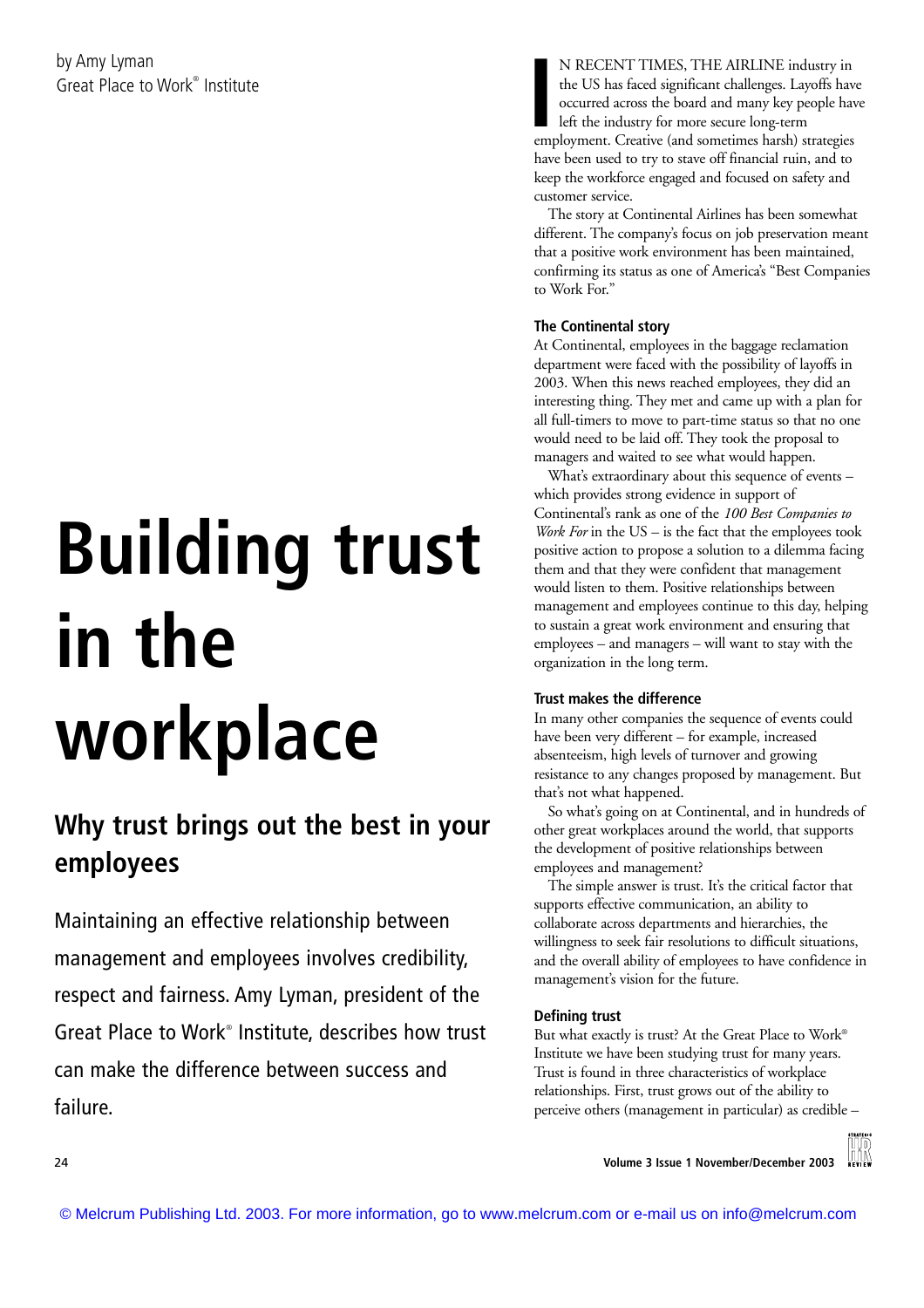that what they say is true, that their actions are consistent with their words, and that they will be ethical in their business practices.

Trust also depends on how much employees experience respect – through support provided for professional growth, the inclusion of employees' ideas in decisionmaking, and through care, both within the workplace and in life outside work.

Finally, trust also grows out of a sense that one will be treated fairly by others – that regardless of position or personal characteristics, one can expect a certain level of fair and equitable treatment by people within the organization in terms of pay and benefits, career development opportunities, and the just resolution of problems or concerns.

#### **The effects of workplace trust**

The next question to consider is "what does trust do?" This is best answered through stories from companies – like the one from Continental Airlines. By learning about real workplace interactions between employees and management, about the behavior of leaders, or the resolution of a difficult incident, we are able to see the experiences that confirm that trust is present, and the benefits that strong trust-based relationships between employees and management can bring.

The following three case studies, from three very different organizations, illustrate how credibility, respect and fairness in the workplace can develop trust in the workforce and make the difference between success and failure.

#### **Credibility: Doing what's right**

*Case study one: Griffin Hospital*

Griffin Hospital, based in Derby, Connecticut is a community owned non-profit hospital. While it has always focused on the quality of patient care, it was not until recently that it placed significant emphasis on the link between looking after employees and the hospital's ability to provide quality care to patients. One result of this new emphasis was the addition, in 2001, of "Human Resources – Employee/Job Satisfaction" to the list of strategic initiatives to be supported at director level.

#### *Communicating trust*

The hallmark of Griffin's relationship with its employees is open, honest communication. Patrick Charmel, the hospital's president, guided Griffin through its transformation to a consumer-driven, patient-centered organization committed to service excellence partly by making sure that two-way communication was frequent, varied and effective. He and Griffin's executives share marketing and market share information, the strategic and business plan, quality, patient utilization and financial performance information with all employees through myriad communication vehicles that include: • Annual or bi-annual employee "State of the Hospital"

 $\bigtriangledown$  **GREAT PLACE TO WORK**® INSTITUTE

**The Great Place to Work® Institute, Inc. is a research and management consultancy based in the US with affiliate offices throughout the world. The 100 Best Companies to Work For lists, now produced in over 23 countries around the world, have attracted significant attention from organizations seeking to be recognized for their accomplishments, and from people looking for great places to work.**

meetings.

- Monthly leadership conferences attended by about 60 directors, managers and key personnel.
- Monthly department meetings conducted by the department manager for purposes of sharing information provided at the leadership conferences.
- A daily "Griffin Today" online newsletter distributed to over 700 workstations.
- A published bi-monthly, "Changing Faces" employee newsletter.
- Letters from the hospital president to employees' homes on topical issues.
- And, introduced in 2002, an e-newsletter sent to employees and community residents.

#### *Dealing with a crisis*

But a more significant result of the recognition that caring for employees will provide direct benefits to the organization – and its ability to provide the best care to patients – is evident in the behavior of senior leaders during a crisis faced by the hospital in late 2001.

In November 2001, Griffin Hospital became the site of the fifth inhalation anthrax death in the US. Griffin president, Patrick Charmel, came under significant pressure from the Federal Bureau of Investigations (FBI) to withhold information from employees (and the public) about the patient and her subsequent death. Yet he decided to inform 200 day shift employees about the case, recognizing that it would result in making the issue public.

Charmel knew the trust relationship that he'd been so instrumental in building depended on his credibility with employees. This credibility had been built on his commitment to share information with employees about important issues affecting the organization, be available to give answers to their questions, and deliver on his promise to look out for their best interests. Charmel said: "My decision to tell employees was never in doubt even though it was personally difficult because it was in conflict with high ranking FBI officials. I could not violate or put in jeopardy the trust relationship  $\circ$ 

Griffin and I have with our employees and the community."

*Enhancing retention* Although most leaders of organizations will never face a

#### **Amy Lyman**  is a founder and current president of the Great Place to

Work® Institute. She oversees the Institute's research and analysis and works with leaders to transform their organizations into great workplaces.

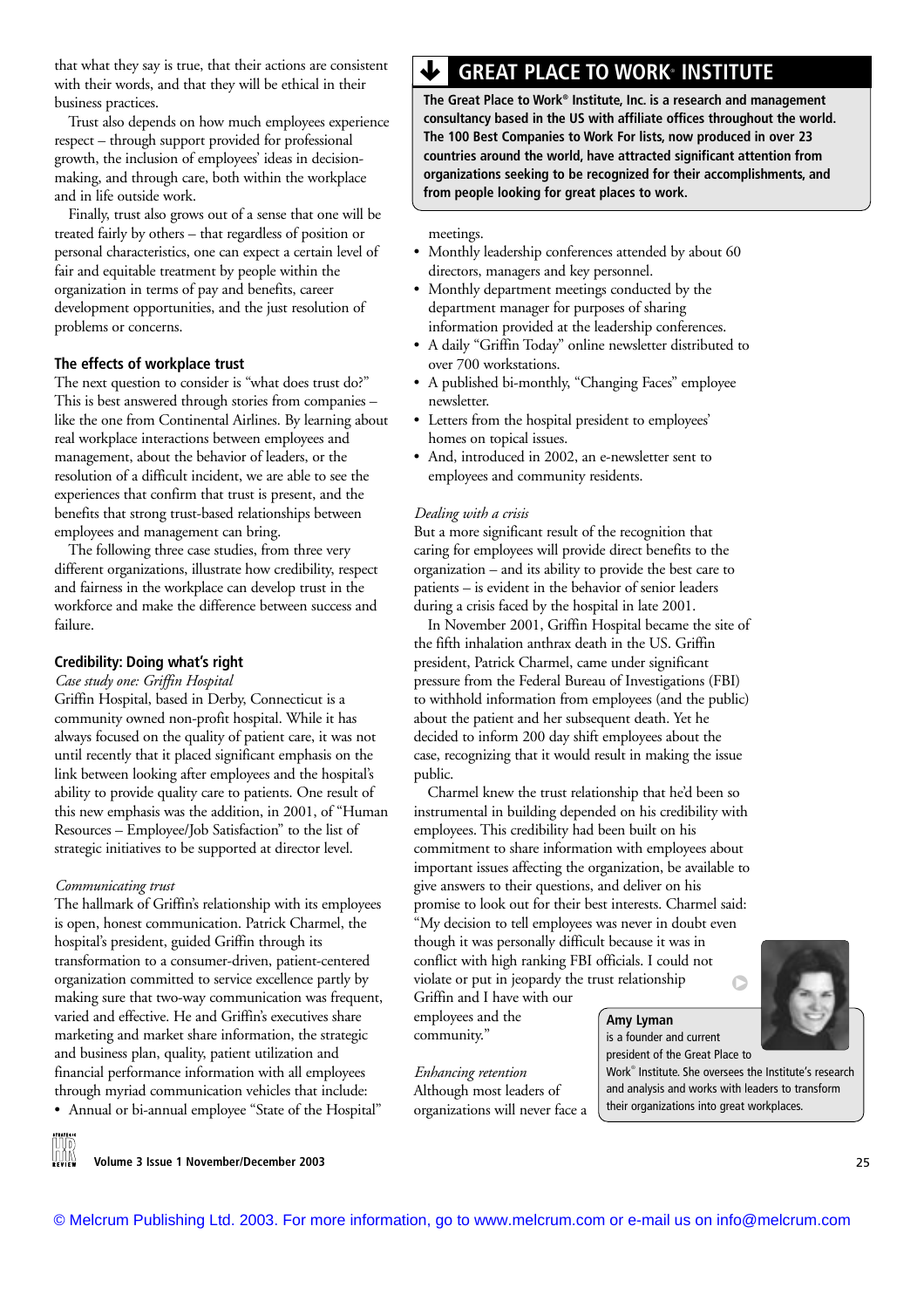$\triangle$  test such as this one, they can be ready to respond to an incident of this type, or any challenging incident, by building trust through day-to-day actions.

In their comments about Griffin, employees often cite senior leaders' open and honest communication as a reason for staying with the hospital. One of the many benefits that Griffin receives in return for all of this extraordinary trust-building communication activity is one of the lowest nursing turnover rates in the country – a 4 to 6 percent annual average as compared with a 16- 18 percent industry average.

#### **Respect: Involving employees in decisions**

*Case study two: Superquinn*

At Superquinn, a grocery retailer based in Dublin, Ireland, people take a tremendous amount of pride in their work. Superquinn has a reputation as an innovative organization that focuses on high-quality customer service. It was also named in Ireland's first list of Best Workplaces, selected by the Great Place to Work® Institute Ireland in 2003.

One of the ways that Superquinn seeks to promote innovation is through collaborative projects involving all employees and the customers themselves. Collaborative activities help to engage employees in the decisionmaking activities that affect how they get their work done as well as build trust between employees and management. By sharing ideas and designing solutions to workplace challenges, employees feel respected, appreciated and valued for what they can contribute beyond the completion of daily tasks.

#### *Bags of collaboration*

One challenge Superquinn faced came from outside the organization, when the Irish government began discussions about plastic grocery bags. In anticipation of plans to eliminate the bags through an outright ban or taxes to discourage use, the company introduced a trial re-usable "Greenbag." Next, Superquinn undertook a major re-design project that took several months and involved customers, employees, industrial engineers and designers. The project resulted in the introduction of a new, lightweight Greenbag which was a tremendous success. Over half a million bags were sold prior to the start of the March 2002 tax, and a 15 percent reduction in time spent in the checkout lines was recorded for shoppers at Superquinn stores.

The key to this creative idea and its successful implementation was Superquinn's focus on listening. Listening to customers and employees helped the management team know that environmental issues, taxes and time spent in checkout lines were all items of concern.

#### *Benefits for all*

In March of this year Superquinn reported that the campaign to get customers to stop using plastic bags and switch to a re-usable Greenbag was a huge success with sales of 2.7 million Greenbags across 19 supermarkets. The supermarket group has reduced the number of plastic bags used in its shops by 96 percent.

When employees are listened to – when their ideas are genuinely sought out by management and responded to, and when they are involved in decisions that affect how they get their work done, they feel respected. Respect conveys a sense of value and worthiness and when employees feel valued as members of a group they are more likely to uphold and implement the values of that group. The respect with which employees at Superquinn are treated has provided tremendous payback to the organization – the Greenbag program is just one of many examples.

#### **Fairness: Ensuring that people are paid fairly**

*Case study three: TDIndustries*

TDIndustries, a company that provides mechanical and electrical construction, facility management and service, based in Dallas, Texas, takes the notion of partnership very seriously. Every employee is called a partner. This is more than just a title – employees are actually full partners in the enterprise, as over 900 employees and recent retirees own the company. No single individual controls more than 3 percent of stock, with the entire senior management team controlling less than 25 percent. This notion of partnership comes from TD's overarching approach to running the business – which is based on the practice of "Servant Leadership<sup>1</sup>" throughout the company.

The concept of Servant Leadership, developed by management consultant Robert Greenleaf, begins with the belief that in order to lead others, one must first serve them. TD captures this in its values, which include building trusting relationships and fairness.

Fairness is of particular interest here. It's one of the three critical qualities of relationships in which trust is present, yet it's one of the most difficult to get right all the time. Fairness can lead to a change in practice that minimizes an individual's potential gain to the benefit of others. And it calls for an ability to be impartial in situations where partiality might come more naturally.

#### *Putting fairness into practice*

At TDIndustries efforts to practice fairness are most evident in the distribution of pay, benefits and opportunities. In many other companies these rewards are unevenly distributed – with the best going to those who already have the most. Yet at TD there are no special status symbols for senior leaders: no executive bathrooms, reserved parking spaces, special dining areas, or corner office suites. Everyone enjoys the same benefits and privileges of employment – which are many.

At TD growth and learning is supported by an expectation that every partner completes at least 32 hours of training each year. The training extends beyond job-